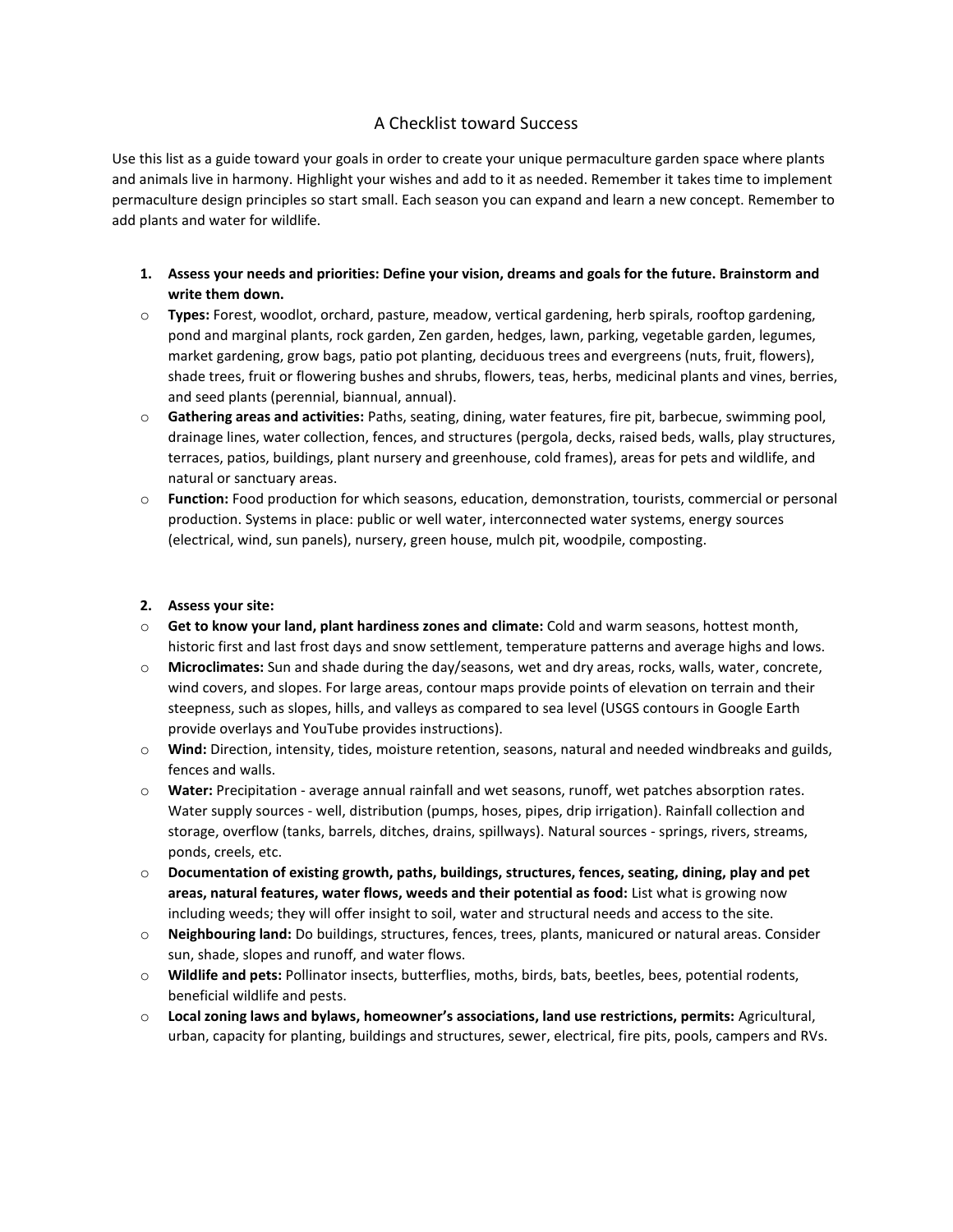- **3. Plan and draw a design (Begin with patterns and then details and use slow and small solutions):**
- o **Set a budget:** Seasonal, annual, over a span of years. Write down your immediate goals and how you wish to implement them.
- o **Become a systems thinker:** Build resiliency into them. Think of backups and reducing waste and only using what is needed. Plan for disasters (drought, fire, floods, winds, temperature hikes and storms).
- o **Draw your design:** Existing buildings, structures, parking area, garage, shed, water features, trees and plants that will stay. Decide the shape of your garden and paths then add the desired elements of your design. Add new structures: buildings (shed, nursery, greenhouse, cold frames), fences, walls, buildings, decks and patios, pool, play structures, pergola, etc. Add waterways, systems and features (pond, birdbath, fountain, ditches).
- o **Define areas:** Forest and woodlot, orchard, pasture, meadow, rock garden, Zen garden, vegetable garden, food forests and guilds, gathering areas and activities, seating dining, fire pit, pets, wildlife watering areas and food, natural areas, composting and storage of materials and supplies.
- o **List desired plantings:** Plan locations for trees, shrubs and perennial plantings first then intersperse with annuals and flowers based on companion planting, incompatible plantings, plant protectors and miner plants with deep taproots. Plan according to adult size of plantations with thought about shade and future size. Plant shrubs and annuals beneath trees until they reach maturity.

# **4. Sourcing materials and suppliers for your needs:**

- o **Plantings:** Buying seeds in bulk with friends and family is cost effective. Plan on propagating plants and collecting your own seeds for the upcoming year. Plants, bushes and trees: Consult seed catalogues, home improvement centers, nurseries, ask for donations from friends when they are thinning their perennials. Choose cuttings, roots, seedlings, and seeds based on your current soil conditions and knowing your land. When purchasing plants, examine them carefully for rotted stems, insects, and dead spots, as well as abundant, healthy, white firm roots. For building raised or low beds: buy rustic untreated lumber, use pallets, chicken wire, straw bales, wine bottles, bricks, rocks, tires, old swimming pool, tub, reclaimed wood, etc.
- o **Mulch:** Biannually, always protect the soil from erosion, high temperatures, wind, weeds, and compaction using mulch. Disturbing the soil is not necessary unless you are diffing a hole to spot plant. By avoiding tillage the organic matter and carbon remains in the soil. Mulch and the plants you grow add organic material to the soil and supports the soil's ecosystem while supporting living organisms that thrive there. By using the chop and drop technique and returning plant waste to your garden as mulch, the underground world is left undisturbed. If your land cannot provide the following items locate and purchase them as needed: Logs, branches, twigs, hard and soft wood chips, fully composted materials and compost tea, mushroom compost (Consider making your own using food scraps, clippings, paper, cardboard, etc.), straw, seaweed, humus, pine needles, fallen leaves and leaf mulch, pine straw, bark mulch, old hay.

# **5. Planting:**

o **Choose plants and their sites appropriately:** Research your plants and their care. Think polyculture and plant diversity as opposed to monoculture. Native plants and shrubs thrive in our environment and are low maintenance by requiring less watering and pruning. Perennial plants come back year after year. Use the STUN method (Sheer Total Utter Neglect). Containers need to be watered more frequently. Choose plantings for year round interest and food for wildlife. Read seed planting instructions (depth, spacing, soil, hours of sunlight needed, stratification needs). Start seedlings and cuttings indoors in early spring and label them. Harden off by placing them outside during warm hours a little at a time before planting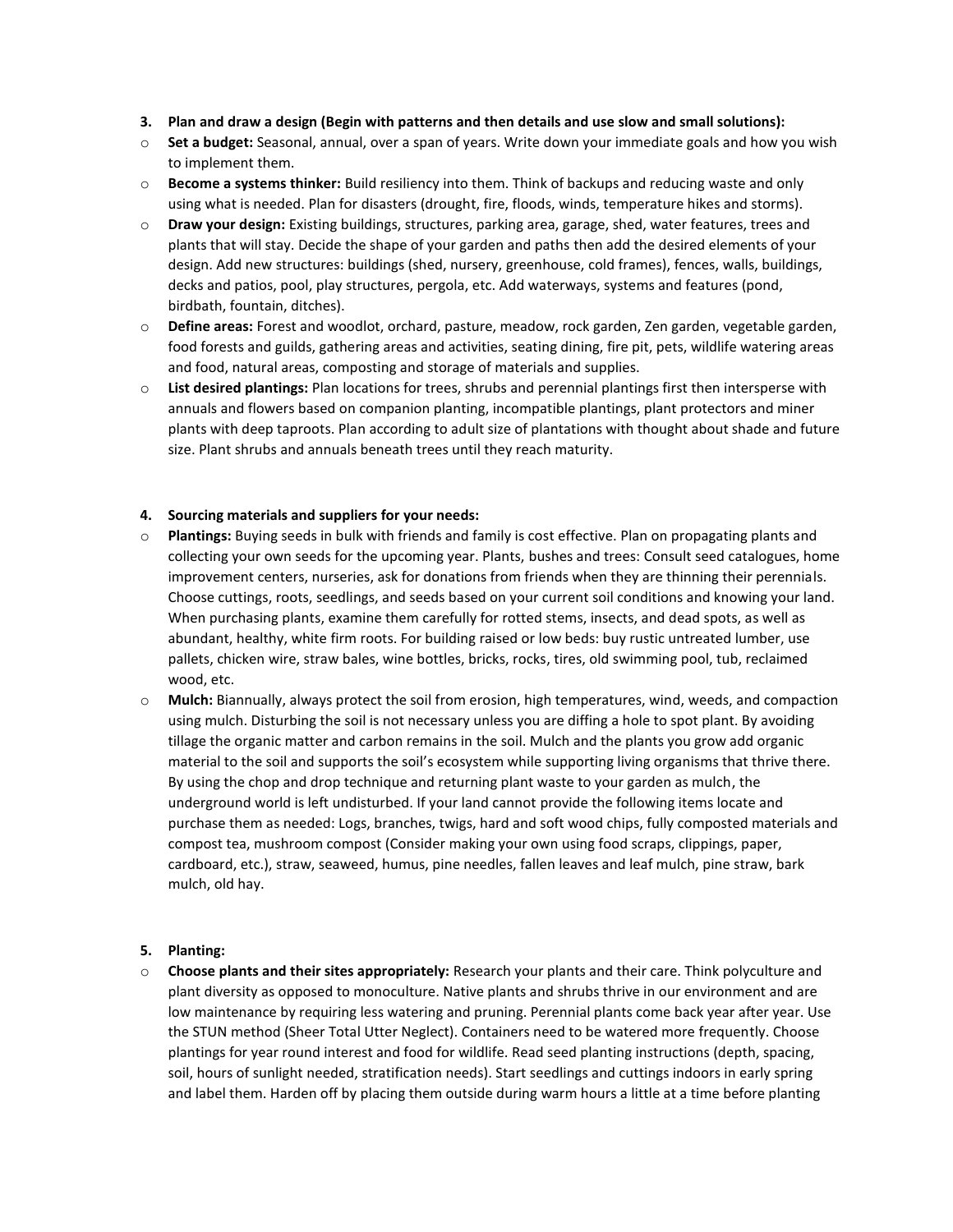outdoors to acclimatize them to their new location. Many seeds can be direct sowed into the garden after the last frost. Plant hardy vegetation first. Plant tall plants on the north side of the garden so they do not block out the sun for smaller plants. When planting: Soak roots prior to planting outdoors, gently tease root bound plants, dig hole deep enough for the root system to be completely covered. Remove air pockets around the roots. Cover garden plants if there is a risk of frost in the forecast \*cloches, cold frames, old blanket or tarp) and water very early the next morning. Place mulch around plants around four to six inches deep for best results.

o **Winter sowing:** For hardier plants with a higher survival rate people are sowing hardy seeds in plastic jugs and putting them outside in the dead of winter. Using clean transparent plastic jugs that have holes poked out of the bottom and have been cut in half to add moist soil and seeds then taped back together is a simple method for growing plants. If the weather is too dry, spraying inside the jug with water may be necessary. Its benefits include saving space and time, no dampening off, less disease, less difficulty hardening off seedlings, provided insulation, natural stratification, and less equipment (grow lights, heat mats). Come springtime, plants grow naturally when the weather is right. Once the seedlings are big enough for sunlight or to add water, the tape is removed for hardening off and closed again until they are hardened off. The only thing to remember is to label the containers. Less hardy plants can be sown in the same manner once the risk of frost has passed.

#### **6. Maintenance, monitoring and adaptations:**

- o **Basic care:** Creatively use and respond to changes in your garden (succession sowing when some expire, water early or late evening and never in hot temperatures). Starting small means that if we make mistakes we will have minimal consequences. Add artificial supports as needed. Add compost to the top of the soil as needed to build healthy soil. Water deeply around the base of the plants, limit moisture on the plants. Be careful of overwatering and under watering. Check for insect damage, disease, rot mold, powdery mildew, viruses and bad bacteria. Remove disease ridden dead leaves and debris. Avoid overcrowding plants. Prune damaged limbs at the right time for trees and shrubs and thinning out perennial plants improves airflow. Take notes on the plantings that are thriving and those that need constant care and attention.
- o **Soil amendment in the spring:** Add ¼ inch of diverse organic matter such as compost or bio char, to speed up the formation of humus, and to enrich poor soil over time. Restrict foot traffic by using permanent beds and paths for less compaction and a diversity of mulches.
- o **New bed and fall preparation for the following spring:** Sheet mulching or lasagna gardening mimics natural soil building processes found in forests for healthy, productive, low maintenance gardening. This technique builds soil in just a few years by combining weed removal and long-term mulching. Layers include a weed barrier such as cardboard or layers of paper, compost materials that will decompose over time, and a layer of thick mulch to discourage weeds. Each layer is thoroughly watered down. Hugelcultur is a similar method using logs at the base of a raised bed.

# **7. Food preservation and sharing:**

Our ancestor knew the benefits of food and beverage storage and preservation. The ancient art of making kombucha, along with ginger bug and water kefir are gaining popularity. Many methods are making a comeback such as fermentation, salting and canning, making jams, pickles, freezing, and dehydration. These methods make wonderful gifts and delicious additions to family meals. One principle of permaculture is to share abundance with others. By giving back to nature when composting to enrich soil and by caring for wildlife and our pollinators and through food donations.